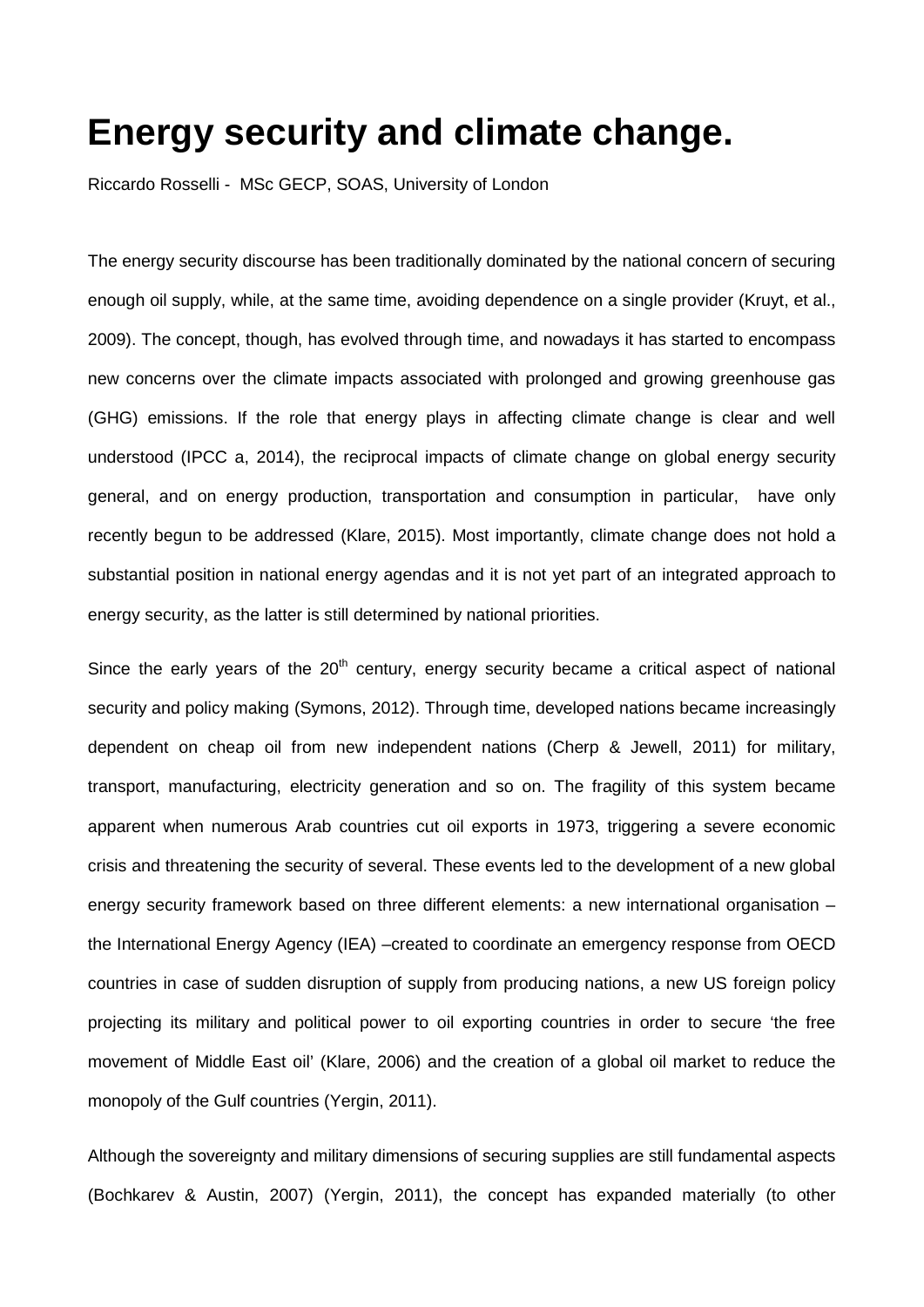resources, primarily natural gas, and to new energy-thirsty countries, i.e. China, India) and conceptually, developing in fields other than geopolitics (Cherp & Jewell, 2011). The increasing technical complexity, and therefore vulnerability, of energy systems have generated the need for a scientific and engineering thinking and dimension of energy security (Cherp & Jewell, 2011) (Farrell, et al., 2004) while the creation of a global market fostered by the US and the conceptualisation of energy as a market commodity has raised the relevance of an economic one. Therefore, the notions of preserving 'affordable prices' to secure 'economic welfare' are now embedded in the current definitions of energy security: the adequate, reliable and affordable supply of energy to support the functioning of the economy (Saddler, 2012) (Yergin, 2006). Finally, the need to decarbonise our energy systems have created the environmental dimension (Alhajii, 2007) (Sovacool & Brown, 2010) (von Hippel, et al., 2011).

Each dimension (energy supply, economic and environmental) is constantly in a state of tension commonly called the 'energy trilemma', or, in other words, the conflicting goals that governments face in securing affordable and sustainable energy supplies (WEC, 2011). The key challenge is the concern about the potentially negative impacts on one or more of the trilemma dimensions while pursuing the others. For instance, a focus on reducing GHG emissions upscaling power generation from renewables may impede affordable energy access, while a focus on increasing access to modern energy through the implementation of cheap fossil fuels may impact environmental sustainability (WEC a, 2015). The energy trilemma, however, will unfold differently in different countries and contexts. And as the effects of climate change impact national energy systems differently (Gunningham, 2013), as national energy security policies vary between states in relation to their specific conditions (Christoff, 2012). Consequently, even if climate change has conceptually entered the notion of energy security, it does not mean that energy security is fundamentally about climate change.

Indonesia represents a good example of a country favouring the economic and security sides of the trilemma over the environmental one. It is the world's fourth most populated country, south-east Asia's largest economy, and one of the fastest growing economies in the world (WB, 2016). The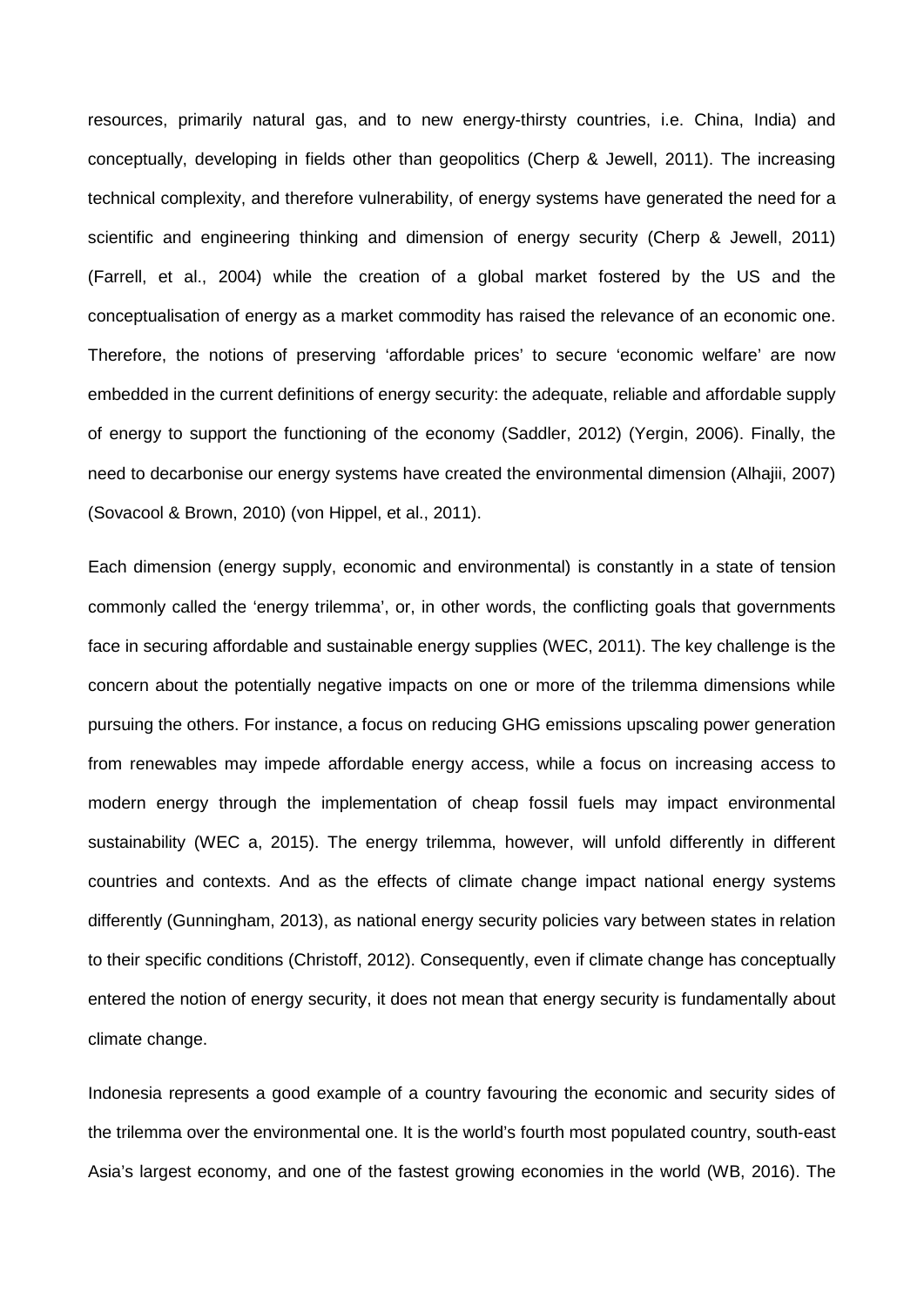country is also extremely rich in terms of energy resources: it hosts one of the world's biggest coal as well as considerable quantities of gas and oil, on which Indonesia has substantially relied to fuel its power plants. However, the high population and economic growth rates have steadily inflated national energy demand, forcing the government to import large quantities of oil and worsening the energy security profile of the country (Gunningham, 2013). Additionally, only 35% of the population has access to electricity, while the government has set a target for 2025 to connect 95% of all households to the grid (IEA, 2011). Indonesia has tackled these issues by expanding its coalbased electricity capacity, disregarding the environmental consequences, as this resource could facilitate the increase in energy demand and at an acceptable price in terms of fuel, technology and infrastructural costs (AERC, 2007).

On the contrary, there are some synergies between the elements of the energy trilemma. The European Union represent a good example in this sense. Virtually 100% of the entire region has access to electricity, while the concerns about climate change and energy security, especially for what concerns natural gas, are high on the agenda. Yet, in 2008 the EU has taken a path in which diversification of energy resources, which includes the expansion of renewables, a successfully contained energy consumption growth, and investments in energy efficiency, forms an integrated policy effectively tackling GHG emissions and energy security issues at the same time (WEC b, 2015).

In conclusion, energy security is still understood as a goal of national policy making (Yergin, 2006). Countries typically pursue their own energy policies which will consequently find different balancing solutions to their specific energy trilemma. Even though in the 21<sup>st</sup> century the concept of energy security is extremely more comprehensive than the original one, and new attention has been given to climate change even within energy security organisation such as the IEA, we see discrepancies between climate policies needed and advanced globally and the energy policies implemented nationally.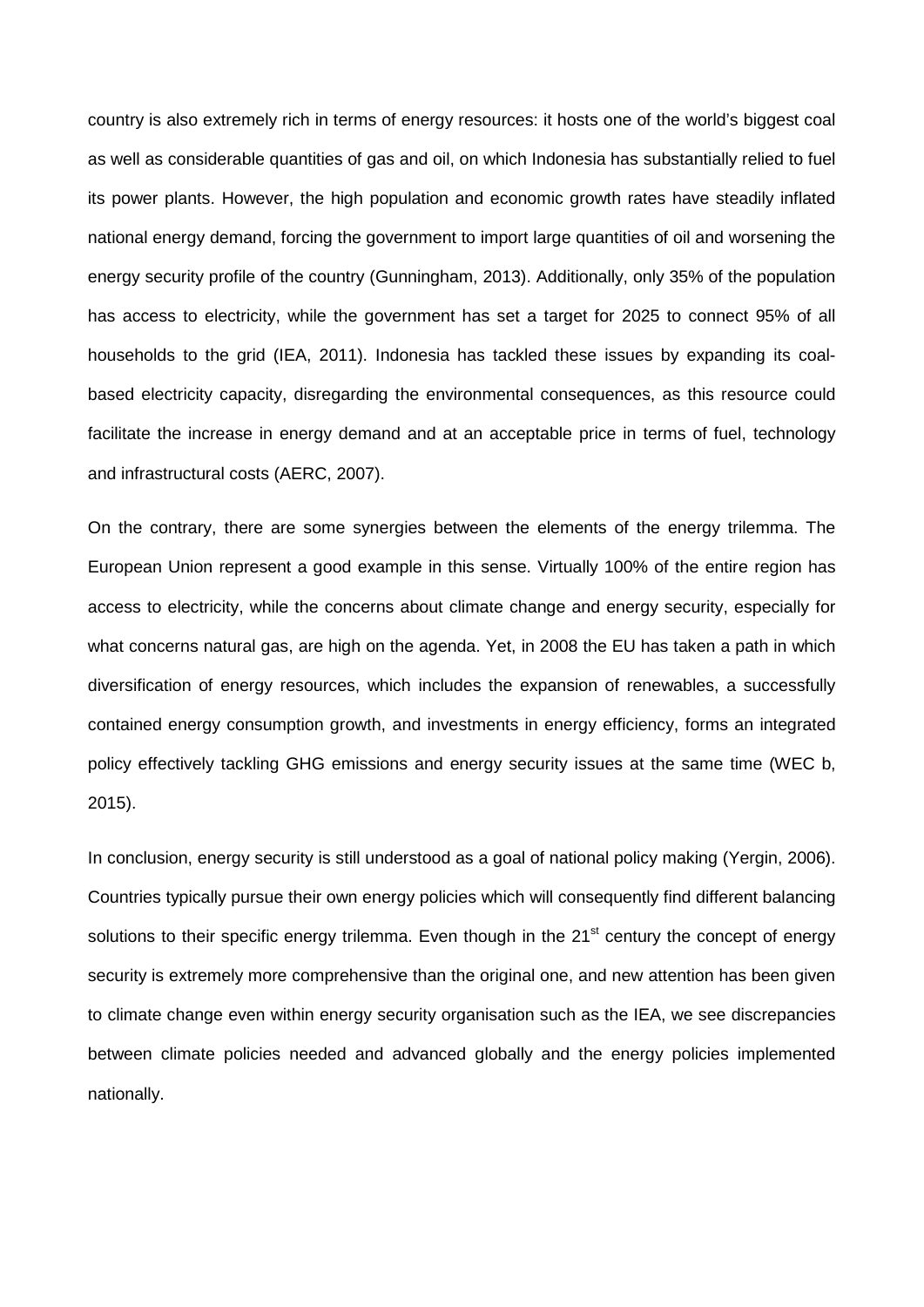## **Bibliography**

AERC, 2007. *A Quest for Energy Security in the 21st Century: Resources and Constraints',* s.l.: Asian Pacific Energy Research Centre.

Alhajii, A., 2007. What is Energy Security. *Middle East Economic Survey,* Volume 52.

Birol, F., 2012. Energy and Climate Change: Looking at Future Trends and Risks. In: *Future Risk: CLimate Change and Energy Security- Global Challenges and Implications.* London: The Chartered Insurance Insitute, pp. 11-18.

Bochkarev, D. & Austin, G., 2007. *Energy Sovereignity and Security,* s.l.: EastWest Institute.

Bohi, D. & Toman, M., 1996. *The Economics od Energy Security.* Norwell: Kluwer Academic Publisher.

Checchi, A., Behrens, A. & Egenhofer, C., 2009. *Long-Term Energy Security Risks for Europe: A Sector Specific Approach.,* s.l.: CEPS.

Cherp, A. & Jewell, J., 2010. Measuring Energy Security: from Universal Indicators to contextualised Frameworks. In: B. Sovacool, ed. *The Routledge Handbook to Energy Security.* s.l.:Routledge.

Cherp, A. & Jewell, J., 2011. The three perspectives on energy security: intellectual history, disciplinary roots and the potential for integrations. *Current Opinion in Environmental Sustainability,* Volume 3, pp. 1- 11.

Christoff, P., 2012. Energy Security and Climate Change-Tensions and Synergies. In: L. Aneschi & J. Symons, eds. *Energy Security in the Era of Climate Chage.* s.l.:Palgrave Macmillan.

DoE, 2013. *U.S. Energy Sector Vulnerabilities to Climate Change and Extreme Weather, Washington D.C.:* U.S. Department of Energy;.

DoE, 2014. *Effect of Sea Level Rise on Energy Infrastructure in Four Major Metropolitan Areas,* Washington DC: U.S. Department of Energy.

EC, 2010. *Communication from the Commission to the European Parliament, the Council, the European Economic and Social Committee and the Committee of the Regions, Brusselles: s.n.* 

EIA, 2013. *International Energy Outlook 2013,* Washngton DC: EIA.

EIA, 2014. *International Energy Outlook 2014,* Washington D.C.: EIA.

Farrell, A., Zerriffi, H. & H., D., 2004. Energy Infrastructure and Security. *Annual Review of Environment and Resources,* Volume 29, pp. 421-469.

Gunningham, N., 2013. Managing the Energy Trilemma: the Case of Indonesia. *Energy Policy,* Volume 54, pp. 184-193.

Hartley, P. & Medlock, K., 2008. *Climate Policy and Energy Security: two sides of the same coin?.* s.l.:J.A. Baker Institute for Public Policy, Rice University.

IEA, 2011. *World Energy Outlook: Energy for All: FInancing Access for the Poor, Speacil Early Excerpt of the World Energy Outlook,* s.l.: IEA.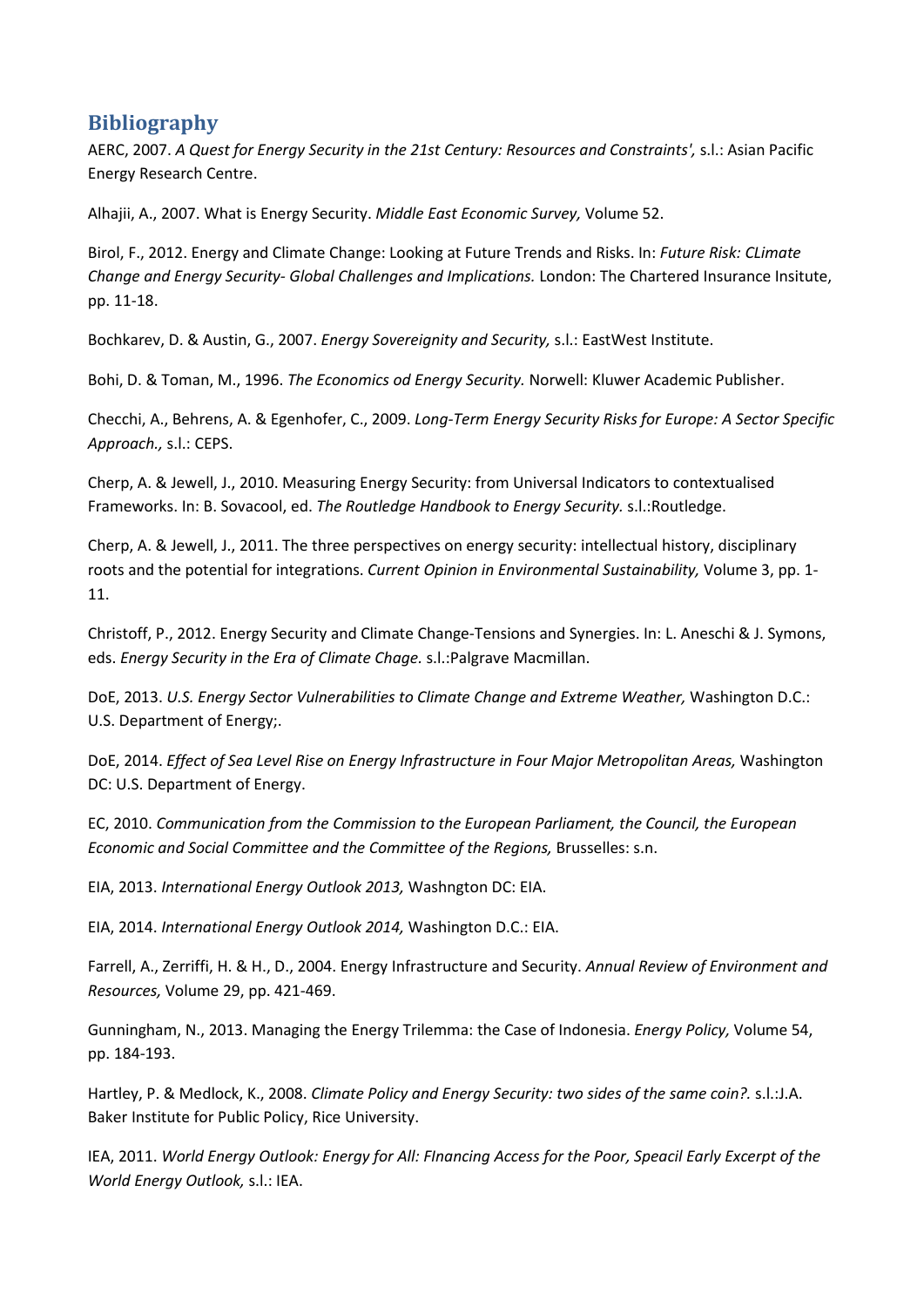IEA, 2012. *World Energy Outlook 2012,* Paris: IEA.

IEA, 2016. *Energy Security.* [Online] Available at: http://www.iea.org/topics/energysecurity/subtopics/whatisenergysecurity/ [Accessed 27 February 2016].

IPCC a, 2014. *Climate Change 2014: Synthesis Report: Summary for Policymakers,* Geneva: IPCC.

IPCC b, 2014. *Climate Change 2014: Impact, Adaptation and Vulnerabilty,* Geneva: IPCC.

IPCC c, 2014. *Climate Change 2014: Synthesis Report, 12,* Geneva: IPCC.

Jotzo, I., Resosudarmo, D. & Nurdianto, A., 2009. *Climate Change and Development in Eastern Indonisia,*  Singapore: Institute of Southeast Asian Studies.

Keppler, J., 2007. *International Relations and Security of Energy Supplies: Risks to Continuity and GEopolitical Risks,* Paris: University of Paris-Dauphine.

Klare, M., 2006. Oil, Iraq, and the American Foreign Policy. *International Journal,* Volume 62.

Klare, M., 2015. Climate Change Blowback: the Threats to Energy Security. *SAIS Review of International Affairs,* 35(1), pp. 61-72.

Kruyt, B., van Vuuren, D., de Vries, H. & Groenenberg, H., 2009. Indicators of Energy Security. *Energy Policy,*  Volume 37, pp. 2166-2181.

Loschel, A., Moslener, U. & Rubbelke, D., 2010. Indicators of energy security in industrialised countries. *Energy Policy,* 38(4), pp. 1665-1671.

Mayer, M. & Schouten, P., 2012. Energy Security and Climate Security under Conditions of the Anthropocene. In: L. Anceschi & J. Symons, eds. *Energy Security in the Era of Climate Change.* s.l.:Palgrave Macmillan.

Saddler, H., 2012. National Energy Security in a World Where Use of Fossil Fuels is Constrained. In: L. Anceschi & S. J., eds. *Energy Security in the Era of Climate Change.* s.l.: Palgrave Macmillan.

Sovacool, B. & Brown, M., 2010. Competing Dimensions of Energy Security: and International Porspective. *Annual Review of Environment and Resources,* Volume 35, pp. 77-108.

Symons, J., 2012. Introduction: Challenges to Energy Security in the Era of Climate Change. In: L. Anceschi & J. Symons, eds. *Challenges to Energy Security in the Era of Climate Change.* s.l.:Palgrave Macmillan.

von Hippel, D. et al., 2011. Energy Security and Sustainability in North East Asia. *Energy Policy,* 39(11).

WB, 2016. *The World Bank. Country profile-Indonesia.* [Online] Available at: http://www.worldbank.org/en/country/indonesia/overview [Accessed 03 March 2016].

WEC a, 2015. *World Energy Trilemma,* London: World Energy Council.

WEC b, 2015. *2015 Energy Trilemma Index,* London: World Energy Council.